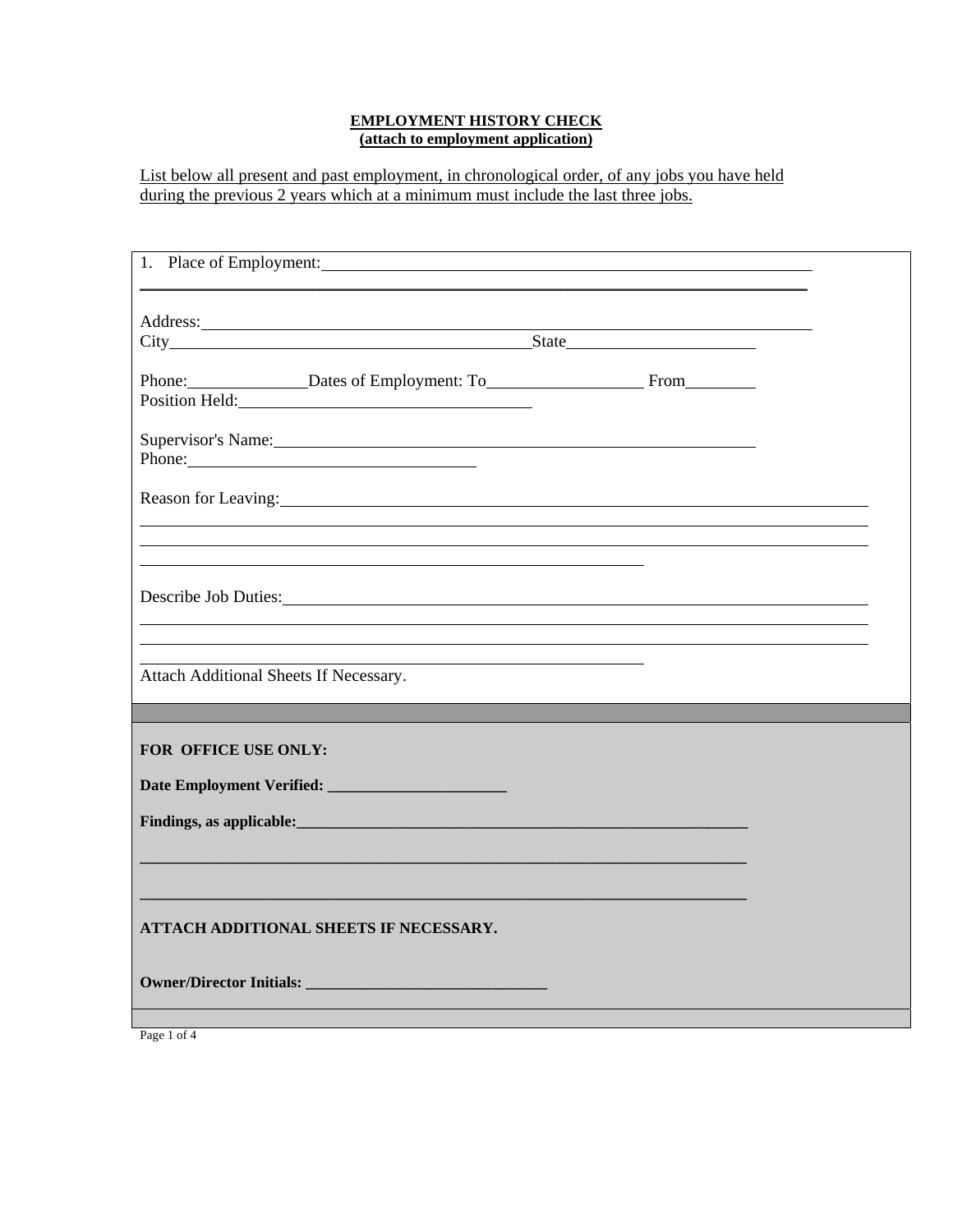| 2. Place of Employment: 2008 and 2008 and 2008 and 2008 and 2008 and 2008 and 2008 and 2008 and 2008 and 2008 and 2008 and 2008 and 2008 and 2008 and 2008 and 2008 and 2008 and 2008 and 2008 and 2008 and 2008 and 2008 and        |  |  |
|--------------------------------------------------------------------------------------------------------------------------------------------------------------------------------------------------------------------------------------|--|--|
|                                                                                                                                                                                                                                      |  |  |
|                                                                                                                                                                                                                                      |  |  |
| Phone: Dates of Employment: To From                                                                                                                                                                                                  |  |  |
| Position Held: 2000 and 2000 and 2000 and 2000 and 2000 and 2000 and 2000 and 2000 and 2000 and 200                                                                                                                                  |  |  |
| Phone: 2008 Contract and the contract of the contract of the contract of the contract of the contract of the contract of the contract of the contract of the contract of the contract of the contract of the contract of the c       |  |  |
| Reason for Leaving: New York Changes and Section 2014 and 2015 and 2016 and 2017 and 2017 and 2017 and 2017 and 2017 and 2017 and 2017 and 2017 and 2017 and 2017 and 2017 and 2017 and 2017 and 2017 and 2017 and 2017 and 20       |  |  |
|                                                                                                                                                                                                                                      |  |  |
|                                                                                                                                                                                                                                      |  |  |
| Describe Job Duties:                                                                                                                                                                                                                 |  |  |
|                                                                                                                                                                                                                                      |  |  |
| Attach Additional Sheets If Necessary.                                                                                                                                                                                               |  |  |
|                                                                                                                                                                                                                                      |  |  |
|                                                                                                                                                                                                                                      |  |  |
| FOR OFFICE USE ONLY:                                                                                                                                                                                                                 |  |  |
|                                                                                                                                                                                                                                      |  |  |
| Findings, as applicable: <u>contract the contract of the contract of the contract of the contract of the contract of the contract of the contract of the contract of the contract of the contract of the contract of the contrac</u> |  |  |
|                                                                                                                                                                                                                                      |  |  |
|                                                                                                                                                                                                                                      |  |  |
|                                                                                                                                                                                                                                      |  |  |
| ATTACH ADDITIONAL SHEETS IF NECESSARY.                                                                                                                                                                                               |  |  |
|                                                                                                                                                                                                                                      |  |  |

Page 2 of 4